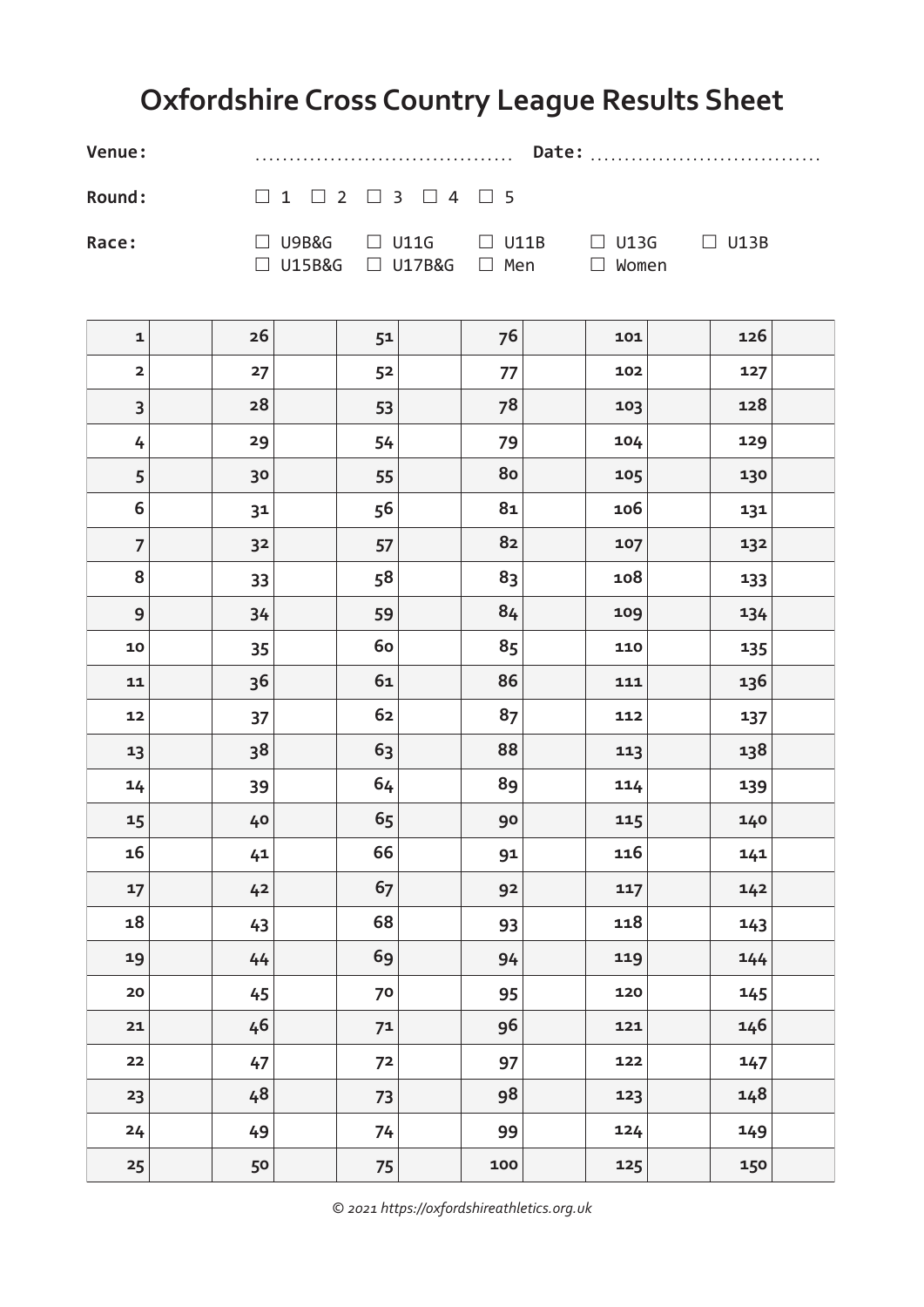| 151 | 176 | 201 | 226 | 251             | 276 |  |
|-----|-----|-----|-----|-----------------|-----|--|
| 152 | 177 | 202 | 227 | 252             | 277 |  |
| 153 | 178 | 203 | 228 | 253             | 278 |  |
| 154 | 179 | 204 | 229 | 254             | 279 |  |
| 155 | 180 | 205 | 230 | 255             | 280 |  |
| 156 | 181 | 206 | 231 | 256             | 281 |  |
| 157 | 182 | 207 | 232 | 257             | 282 |  |
| 158 | 183 | 208 | 233 | 258             | 283 |  |
| 159 | 184 | 209 | 234 | 259             | 284 |  |
| 160 | 185 | 210 | 235 | <b>260</b>      | 285 |  |
| 161 | 186 | 211 | 236 | 261             | 286 |  |
| 162 | 187 | 212 | 237 | 262             | 287 |  |
| 163 | 188 | 213 | 238 | 26 <sub>3</sub> | 288 |  |
| 164 | 189 | 214 | 239 | 264             | 289 |  |
| 165 | 190 | 215 | 240 | 265             | 290 |  |
| 166 | 191 | 216 | 241 | 266             | 291 |  |
| 167 | 192 | 217 | 242 | 267             | 292 |  |
| 168 | 193 | 218 | 243 | 268             | 293 |  |
| 169 | 194 | 219 | 244 | 269             | 294 |  |
| 170 | 195 | 220 | 245 | 270             | 295 |  |
| 171 | 196 | 221 | 246 | 271             | 296 |  |
| 172 | 197 | 222 | 247 | 272             | 297 |  |
| 173 | 198 | 223 | 248 | 273             | 298 |  |
| 174 | 199 | 224 | 249 | 274             | 299 |  |
| 175 | 200 | 225 | 250 | 275             | 300 |  |